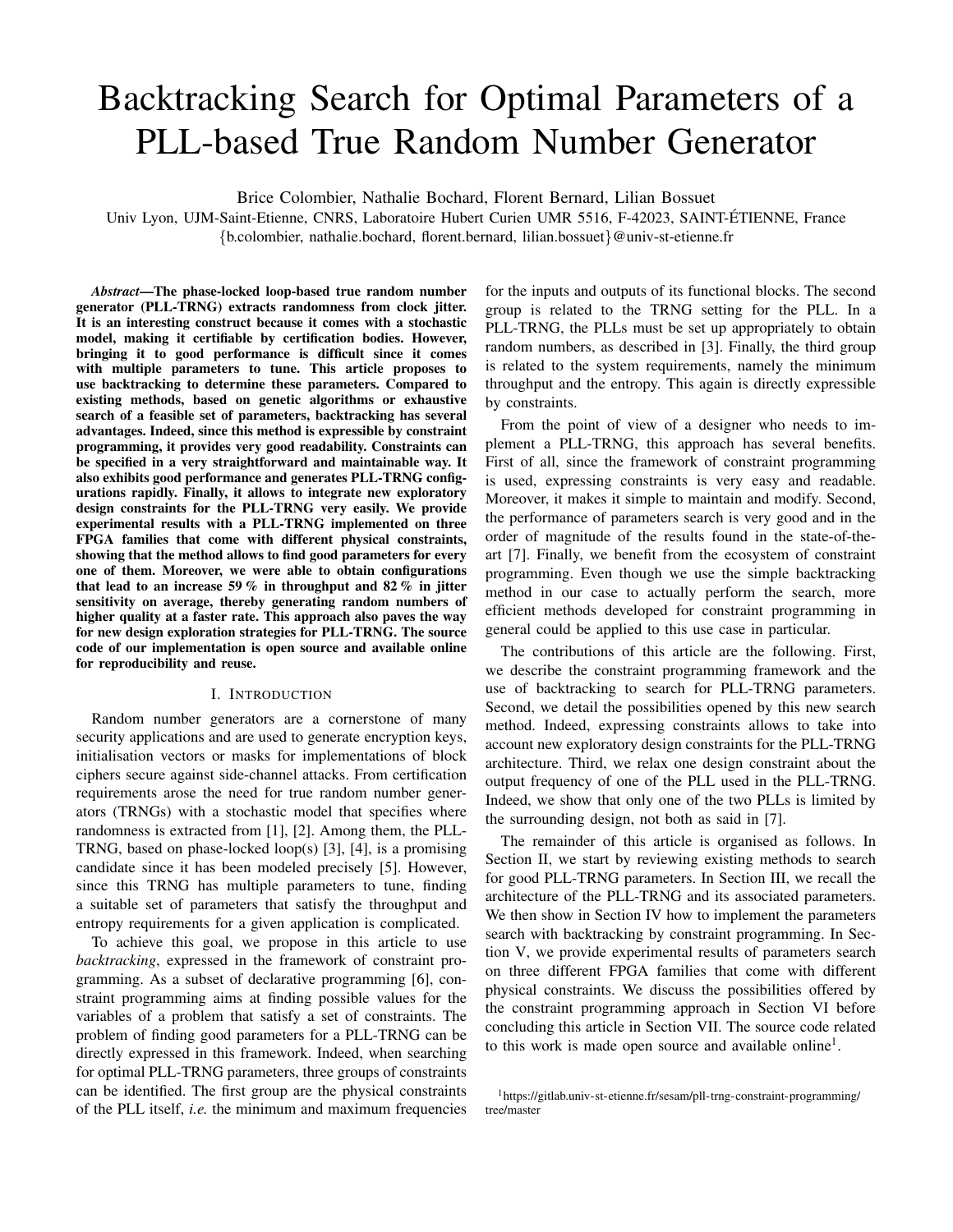## II. RELATED WORK

<span id="page-1-0"></span>The problem of finding PLL-TRNG parameters has been studied before. In the original article proposing this TRNG architecture [\[3\]](#page-5-2), the choice of parameters for the PLLs is done by the expert who designs the system. Given the size of the parameters space, this approach might give good results but will probably miss better configurations available. This trialand-error process also takes a lot of time.

In [\[8\]](#page-5-8), Petura *et al.* question this "expert input" approach and derive the parameters of the PLL-TRNG using a genetic algorithm. They indeed find better configurations than previously known, having better throughput and entropy. However, this proposition is limited by the capabilities of genetic algorithms, namely that they are not guaranteed to converge towards a globally optimal solution.

From this observation, Noumon Allini *et al.* proposed an analytical method [\[7\]](#page-5-6) to search for the PLL-TRNG parameters. For each parameter, they derive exact bounds based on physical constraints found in the technical documentation of the FPGAs they considered, as well as bounds computed for other parameters. Then they adopt a depth-first search strategy, as illustrated by their search algorithm which uses eight nested *for* statements. The order in which these *for* loops are nested is carefully chosen so that the depth-first search is performed optimally by computing the bounds in the correct order since they form a chain of dependency. The outcome of this search is a set of parameters that are physically possible to implement on the target FPGA. These sets of parameters must then be filtered to implement a PLL-TRNG suited to the system requirements. This search method, although computationally efficient, is very rigid since it is required that the chain of dependency between the parameters bounds is verified. If other constraints must be met during the parameters generation, then there is no guarantee that it would still be the case.

Before detailing the search method that we propose based on constraint programming, we recall the architecture of a PLL-TRNG and the associated parameters.

### <span id="page-1-1"></span>III. PLL-TRNG ARCHITECTURE AND PARAMETERS

#### *A. PLL parameters*

Figure [1](#page-1-2) shows a block diagram of a PLL. Grey blocks are the analog part and cannot be parameterised, while the M, N and C integer division coefficients, in white blocks, must be set. These three coefficients are used to obtain the output frequency of the PLL  $(f_{out})$  from the reference frequency  $(f_{ref})$ as given in Equation [\(1\)](#page-1-3).

<span id="page-1-2"></span>

Fig. 1: Block diagram of a PLL (PFD: phase frequency detector, CP: charge pump, LF: loop filter, VCO: voltagecontrolled oscillator)

$$
f_{\text{out}} = f_{\text{ref}} \times \frac{M}{N \times C} \tag{1}
$$

#### <span id="page-1-9"></span><span id="page-1-3"></span>*B. PLL-TRNG architecture*

The architecture of a PLL-TRNG with two PLLs is given in Figure [2.](#page-1-4) The output clock of  $PLL_0$  is used to sample the output clock of  $PLL<sub>1</sub>$  by using the coherent sampling technique [\[5\]](#page-5-4). Since both those clocks are jittery, then the number of ones sampled after several periods of the output clock of  $PLL<sub>0</sub>$  is random if the frequencies ratio is correctly chosen. This number is stored in a counter and then used to generate a random number, typically by extracting its leastsignificant bit.

<span id="page-1-4"></span>

Fig. 2: PLL-based TRNG using two PLLs

From the individual PLL parameters, the global parameters of the PLL-TRNG can be derived. The overall multiplication coefficient  $K_M$  is given in Equation [\(2\)](#page-1-5). The overall division coefficient  $K_D$  is given in Equation [\(3\)](#page-1-6).

<span id="page-1-5"></span>
$$
K_M = M_1 \times N_0 \times C_0 \tag{2}
$$

$$
K_D = M_0 \times N_1 \times C_1 \tag{3}
$$

<span id="page-1-6"></span>The figures of merit that are classically used to evaluate a TRNG are its ability to extract randomness and its throughput [\[9\]](#page-5-9). For the PLL-TRNG, the ability to extract randomness is expressed by the sensitivity to jitter  $S$ , in  $\mu s^{-1}$ , given in Equation [\(4\)](#page-1-7), where the frequencies  $f_{\text{out}_1}$  and  $f_{\text{ref}}$  are in MHz.

$$
S = f_{\text{out}_1} \times K_D = f_{\text{ref}} \times M_0 \times M_1 \tag{4}
$$

<span id="page-1-7"></span>The throughput  $R$ , in Mbit s<sup>-1</sup>, is given in Equation [\(5\)](#page-1-8), where the frequencies  $f_{\text{out}_0}$  and  $f_{\text{ref}}$  are in MHz.

<span id="page-1-8"></span>
$$
R = \frac{f_{\text{out}_0}}{K_D} = \frac{f_{\text{ref}}}{N_0 \times N_1 \times C_0 \times C_1}
$$
 (5)

For a given application, the system requirements are typically given in these terms. The TRNG must supply random bits at a given throughput  $(R_{min})$  with sufficient jitter sensitivity  $(S_{min})$ . The minimum sensitivity to jitter to obtain sufficient entropy depends on the target device in which the PLL-TRNG is implemented. For example in [\[7\]](#page-5-6), for an FPGA implementation, it is said that the minimum sensitivity to jitter must be  $0.09 \text{ ps}^{-1}$ .

In addition to these requirements, the target design along which the PLL-TRNG is instantiated also has an influence on the set of feasible parameters. Indeed, the output clock of one of the PLLs is used as a general-purpose clock for the rest of the design. Therefore, one of the PLL sees its maximal frequency not only limited by physical constraints but also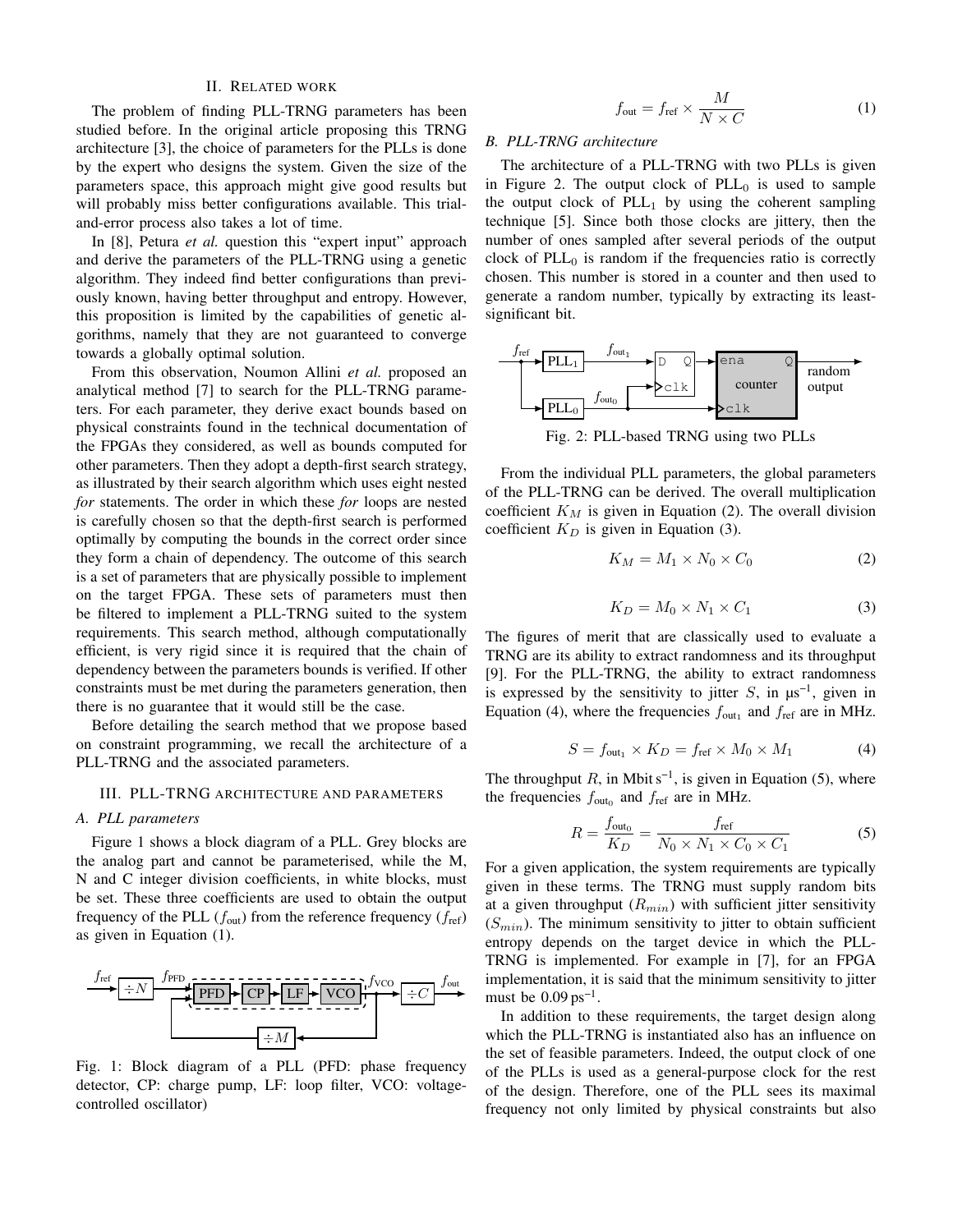by the maximum operating frequency of the design. Freeing both PLLs from this constraint would require a third PLL dedicated to the design only, which might not be possible. However, contrary to what is said in [\[7\]](#page-5-6), one of the PLLs is not subject to this constraint and can run at its maximum operating frequency. The other PLL is then used to clock the rest of the design.

Now that we examined the requirements which are commonly admitted when it comes to PLL-TRNG configuration, we show in the next section how to express them very simply using constraint programming.

## IV. PARAMETERS SEARCH BY CONSTRAINT PROGRAMMING WITH BACKTRACKING

<span id="page-2-0"></span>Constraint programming is a subset of declarative programming [\[6\]](#page-5-5). One possible way of solving a problem stated by constraint programming is by backtracking. Given variables and a set of constraints over these variables, this approach iteratively explores the possible solutions. However, contrary to a brute-force approach, possible values for the variables are immediately dropped as soon as one of the constraints is not satisfied. It then *backtracks* to other possible values until all valid values are found. Here, Declaration [1](#page-2-2) describes the problem we aim at solving, namely finding PLL-TRNG parameters that satisfy both the physical constraints as well as the application requirements.

<span id="page-2-2"></span>Declaration 1 Search for optimal PLL-TRNG parameters with constraint programming

- <span id="page-2-4"></span><span id="page-2-3"></span>1: Instantiate the problem to solve  $P$ /\* *Problem variables* \*/
- 2: Add variable:  $M_0 \in \{M_{min}, \ldots, M_{max}\}\mid M_0$  odd
- 3: Add variable:  $M_1 \in \{M_{min}, \ldots, M_{max}\}\$
- 4: Add variable:  $N_0 \in \{N_{min}, \ldots, N_{max}\}\$
- 5: Add variable:  $N_1 \in \{N_{min}, \ldots, N_{max}\} \mid N_1 \text{ odd}$
- 6: Add variable:  $C_0 \in \{C_{min}, \ldots, C_{max}\}\$
- 7: Add variable:  $C_1 \in \{C_{min}, \ldots, C_{max}\} \mid C_1$  odd

/\* *Physical constraints* \*/

- 8: for  $i \in \{0, 1\}$  do
- <span id="page-2-6"></span>9: Add constraint:  $f_{\text{PFD}_{min}} < \frac{f_{\text{ref}}}{N_i} < f_{\text{PFD}_{max}}$
- 10: Add constraint:  $f_{\text{VCO}_{min}} < \frac{f_{\text{ref}} \times M_i}{N_i} < f_{\text{VCO}_{max}}$
- 11: Add constraint:  $f_{\text{out}_{min}} < \frac{f_{\text{ref}} \times M_i}{C_i \times N_i} < f_{\text{out}_{max}}$
- 12: end for

/\* *Constraints related to the TRNG setting* \*/

- 13: Add constraint:  $GCD(K_M, K_D) = 1$
- 14: Add constraint:  $K_D < K_{D_{max}}$
- 15: Add constraint:  $K_M < K_{M_{max}}$
- <span id="page-2-13"></span>/\* *Application requirements* \*/
- 16: Add constraint:  $\frac{f_{\text{ref}} \times M_0}{C_0 \times N_0} < f_{\text{max}}$
- 17: Add constraint:  $R > R_{min}$
- <span id="page-2-15"></span>18: Add constraint:  $S > S_{min}$ 
	- /\* *Problem solving* \*/

19: Solve  $P$  to obtain the set(s) of feasible parameters

The first step is to instantiate the problem to solve (line [1\)](#page-2-3) before adding the variables to determine (lines [2](#page-2-4) to [7\)](#page-2-5). For each variable, we specify a range in which the search is carried out. The range for the  $M_0$ ,  $N_1$  and  $C_1$  variables must start at an odd number and continue with a step of 2, so that  $K_D$ , defined in Equation [\(3\)](#page-1-6), is odd. The minimum and maximum values are given in the FPGA technical documentation. However, tighter bounds can be derived, as shown in [\[7\]](#page-5-6). We reuse those bounds here. However, we compute them statically when initialising the variable domains, not dynamically for each parameters set.

Then, we declare the physical constraints for both PLLs, namely the range of possible frequencies for the input of the phase frequency detector (line [9\)](#page-2-6), the output of the voltage controlled oscillator (line [10\)](#page-2-7) and the output of the PLL (line [11\)](#page-2-8).

Next, we specify the conditions on the global multiplication and division coefficients  $K_M$  and  $K_D$  to perform coherent sampling.  $K_M$  and  $K_D$  must be co-prime (line [13\)](#page-2-9). As stated in [\[5\]](#page-5-4), the jitter accumulation time, related to  $K_D$ , must be within a certain limit. From this limit, an upper bound for  $K_D$ , denoted as  $K_{D_{max}}$ , is derived in [\[5\]](#page-5-4). The associated constraint is shown on line [14.](#page-2-10) Similarly, an upper limit is also set for  $K_M$ , as shown on line [15.](#page-2-11) We set  $K_{D_{max}} = 500$ and  $K_{M_{max}} = 1000$ .

Finally, we declare the constraints related to the system requirements, namely the minimum throughput  $R_{min}$  (line [17\)](#page-2-12) and the minimum sensitivity  $S_{min}$  (line [18\)](#page-2-13). We also add a constraint on the maximum output frequency of  $PLL_0$  so that it does not exceed the maximum frequency of the surrounding design (line [16\)](#page-2-14). We then solve the problem (line [19\)](#page-2-15) by backtracking to get the set(s) of feasible parameters.

<span id="page-2-5"></span>After running the program, we obtain one or several sets of suited parameters or no suited parameters at all. In the former case, the designer can pick the one that is best suited to the system or run the program again with more stringent requirements to reduce the number of sets of parameters. In the latter case, the designer must relax the system requirements until at least one set of suited parameters is found. Due to the computational efficiency of the method, such a trial-anderror approach is actually very practical and quickly converges towards a good solution.

## V. EXPERIMENTAL RESULTS

## <span id="page-2-8"></span><span id="page-2-7"></span><span id="page-2-1"></span>*A. Implementation*

<span id="page-2-11"></span><span id="page-2-10"></span><span id="page-2-9"></span>To implement Declaration [1,](#page-2-2) we used the Python program-ming language and the python-constraint package<sup>[2](#page-2-16)</sup>. We ran it on a desktop computer embedding a 6-core CPU operating at 2.80 GHz and 32 GB of RAM.

<span id="page-2-14"></span><span id="page-2-12"></span>When actually implementing Declaration [1,](#page-2-2) one must be careful about the order in which constraints are added to the problem. Indeed, for backtracking to be efficient, it should be able to evaluate partial solutions rapidly without having to satisfy every constraint for each of them. Otherwise, it amounts to brute-force search. Therefore, constraints should

<span id="page-2-16"></span><sup>2</sup><https://labix.org/python-constraint>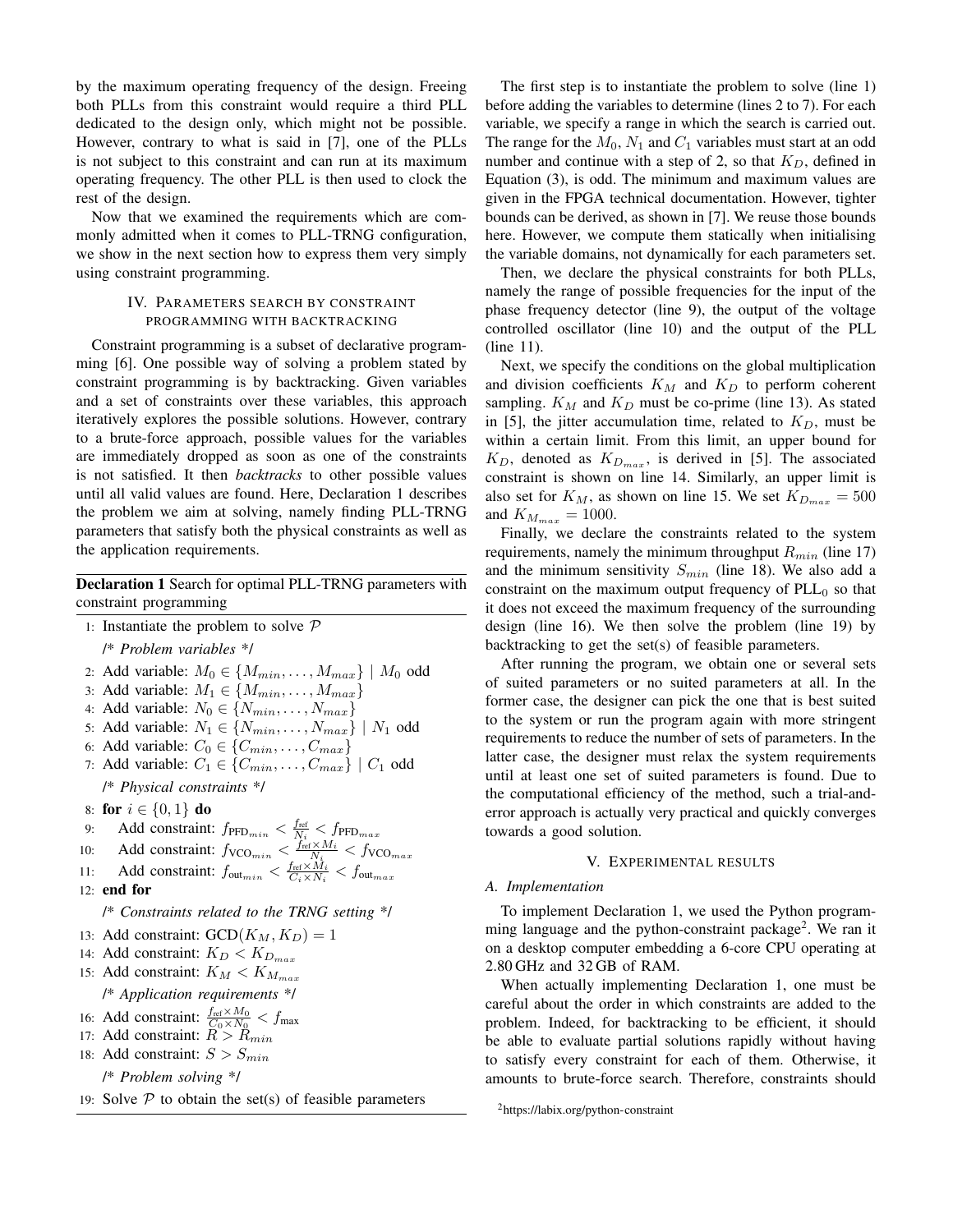be sorted according to their computational complexity before being added to the problem. Computationally-easy constraints should be added first, while computationally-hard constraints should be added last. This way, when exploring the feasible sets of parameters, computationally-hard constraints are only evaluated if computationally-easy constraints were satisfied. In our case, for example, it is important that computationallyhard constraints like  $GCD(K_M, K_D) = 1$  are added after computationally-easy constraints like  $K_D < K_{D_{max}}$ .

### *B. Generated configurations*

We apply the method to PLL-TRNGs implemented in three FPGA families. For each FPGA family, the possible values for the parameters of the PLL are different. These are detailed in Table [I,](#page-3-0) taken from [\[7\]](#page-5-6). We can see that the three families have quite different possible values for the PLL parameters, leading to different optimal configurations for a PLL-TRNG implemented in them. For a fair comparison with [\[7\]](#page-5-6), we set the input frequency  $(f_{ref})$  of the PLL-TRNG to 125 MHz and the maximum frequency of the design  $(f_{\text{max}})$  to 250 MHz.

<span id="page-3-0"></span>TABLE I: Ranges of possible values for the PLL parameters and frequencies for the selected FPGA families (from [\[7\]](#page-5-6))

| Parameter              | Intel<br>Cyclone V |      |       | Xilinx<br>Spartan 6 | Microsemi<br>SmartFusion 2 |         |
|------------------------|--------------------|------|-------|---------------------|----------------------------|---------|
|                        | Min.               | Max. | Min.  | Max.                | Min.                       | Max.    |
| $f_{\text{ref}}$ [MHz] | 5                  | 500  | 19    | 540                 |                            | 200     |
| М                      |                    | 512  |       | 64                  |                            | 4194304 |
| N                      |                    | 512  |       | 52                  |                            | 16384   |
| C                      |                    | 512  |       | 128                 |                            | 255     |
| $f_{\rm PFD}$ [MHz]    | 5                  | 325  | 19    | 500                 |                            | 200     |
| $f_{VCO}$ [MHz]        | 600                | 1300 | 400   | 1080                | 500                        | 1000    |
| $f_{\text{out}}$ [MHz] | 0                  | 460  | 3.125 | 400                 | 20                         | 400     |

Experimental results are given in Table [II](#page-4-1) and compared to [\[7\]](#page-5-6). For each FPGA family, two configurations are saved. The first one, referred to as "Max.  $R$ ", is the one with the best throughput for a sensitivity to jitter S of at least  $0.09 \text{ ps}^{-1}$ . The second one, referred to as "Max. S", is the one with the best sensitivity to jitter for a throughput R of at least  $0.5$  Mbit s<sup>-1</sup>.

For every possible configuration, we see a systematic improvement over the configurations given in [\[7\]](#page-5-6). For the "Max.  $R$ " configuration, the throughput is increased by at least 25 %, for Microsemi SmartFusion 2, up to 88 % for Xilinx Spartan 6. On average, the best throughput increased by 59 %. For the "Max. S" configuration, the sensitivity to jitter is increased by at least 62 %, for Microsemi SmartFusion 2, up to 101 % for Intel Cyclone V. On average, the best sensitivity to jitter increased by 82 %. This improvement was obtained thanks to the relaxation of the maximum operating frequency of the second PLL. Taking into account this modification, the method described in [\[7\]](#page-5-6) would find these configurations too. However, as mentioned before, our method could easily integrate new constraints, which is not the case for the method in [\[7\]](#page-5-6) that would require to completely redesign the algorithm.

Another interesting point of view on these performance metrics is to plot the sensitivity to jitter against the throughput for the best  $(R, S)$  pairs. We call *best*  $(R, S)$  pairs the ones for which the sensitivity to jitter is maximum for a given throughput. This is depicted in Figure [3.](#page-3-1) As we can observe, the best  $(R, S)$  pairs lie on a curve which equation is of the form  $(f: x \mapsto \frac{a}{x}, a \in \mathbb{R})$ . The a coefficient is dependent on the FPGA family and is equal to 0.0999 for Intel Cyclone V, 0.0893 for Xilinx Spartan 6 and 0.0816 for Microsemi SmartFusion 2. The possibility to use this coefficient when searching for optimal PLL-TRNG parameters is discussed in Section [VI-C.](#page-5-10)

<span id="page-3-1"></span>

Fig. 3: Scatter plot and curve fit with a reciprocal function  $(f:$  $x \mapsto \frac{a}{x}$ ,  $a \in \mathbb{R}$ ) of the jitter sensitivity against the throughput for several PLL-TRNG configurations for each FPGA family

Due to the different ranges of values for each FPGA family, the time to generate the configurations varies. It takes less than one second for Xilinx Spartan 6, a few seconds for Intel Cyclone V and around ten seconds for Microsemi SmartFusion 2. It also depends on the application requirements, namely the throughput and sensitivity to jitter. These timings are of the same order of magnitude as those of the sate-of-the-art method proposed in [\[7\]](#page-5-6).

After obtaining these configurations, we performed the implementation and acquired random data. This is evaluated in the next section.

#### *C. Random data evaluation with statistical tests*

In order to assess the quality of the random numbers generated by each configuration, we conducted the following experiment. We implemented each of the aforementioned configurations in the associated FPGA family. For each of them, we generated 2 MB of random data and then used the AIS-31 [\[1\]](#page-5-0) and NIST 800-90B [\[2\]](#page-5-1) statistical tests.

The results returned by these tests are split in two here, and presented in Table [III.](#page-4-2) For each test, the "PASS" column indicates if the tests passed successfully. The second column, "entropy", provides the result of the entropy estimation performed by the tests. AIS-31 statistical tests employ a method described in [\[10\]](#page-5-11) to evaluate the entropy per bit. The entropy evaluated here is the Shannon entropy (see Equation [\(6\)](#page-4-3), where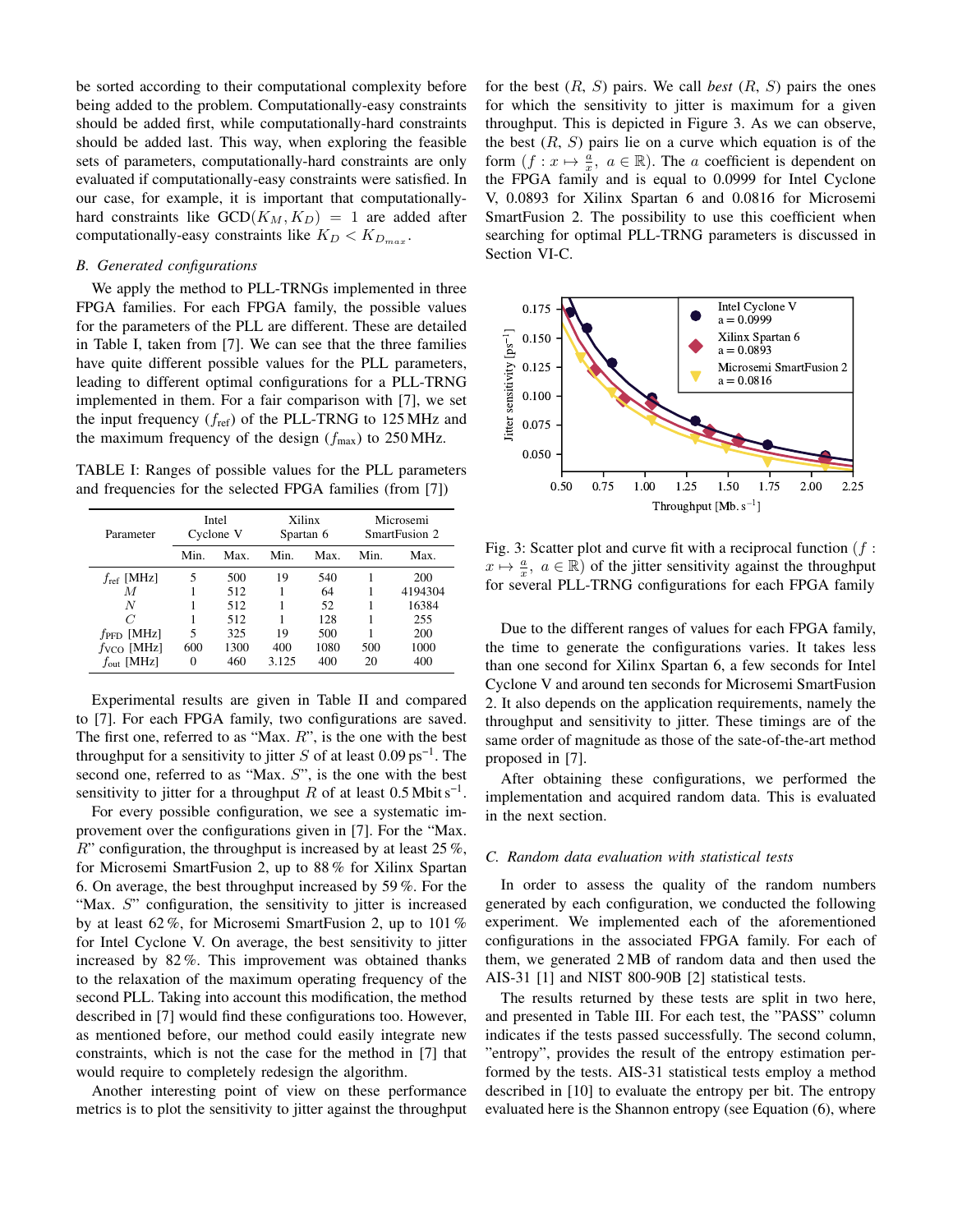TABLE II: Best set of PLL-TRNG parameters found by backtracking and comparison with the results from [\[7\]](#page-5-6)

<span id="page-4-1"></span>

| Configuration           | PLL <sub>0</sub>  | $PLL_1$           | $(K_M, K_D)$ | $f_{\text{out}_0}$ | $f_{\rm out_1}$ | Results from [7]            |                         | This work                   |                         |
|-------------------------|-------------------|-------------------|--------------|--------------------|-----------------|-----------------------------|-------------------------|-----------------------------|-------------------------|
|                         | $(M_0, N_0, C_0)$ | $(M_1, N_1, C_1)$ |              | [MHz]              | [MHz]           | $R$ [Mbit s <sup>-1</sup> ] | $S$ [ps <sup>-1</sup> ] | $R$ [Mbit s <sup>-1</sup> ] | $S$ [ps <sup>-1</sup> ] |
| Intel Cyclone V         |                   |                   |              |                    |                 |                             |                         |                             |                         |
| Max. $R$                | (79, 8, 5)        | (10, 1, 3)        | (400, 237)   | 246.875            | 416.667         | 0.631                       | 0.0913                  | 1.042 $(+65\%)$             | 0.099                   |
| Max. $S$                | (159, 16, 5)      | (10, 1, 3)        | (800, 477)   | 248.438            | 416.667         | 0.548                       | 0.0988                  | 0.521                       | $0.199 (+101\%)$        |
| Xilinx Spartan-6        |                   |                   |              |                    |                 |                             |                         |                             |                         |
| Max. $R$                | (47, 6, 4)        | (16, 5, 1)        | (384, 235)   | 244.792            | 400.000         | 0.555                       | 0.0913                  | 1.042 $(+88%)$              | 0.094                   |
| Max. $S$                | (31, 4, 4)        | (43, 5, 3)        | (688, 465)   | 242.188            | 358.333         | 0.555                       | 0.0913                  | 0.521                       | $0.167 (+83%)$          |
| Microsemi SmartFusion 2 |                   |                   |              |                    |                 |                             |                         |                             |                         |
| Max. $R$                | (103, 13, 4)      | (8, 1, 3)         | (416, 309)   | 247.596            | 333.333         | 0.641                       | 0.090                   | $0.801 (+25%)$              | 0.103                   |
| Max. $S$                | (159, 20, 4)      | (8, 1, 3)         | (640, 477)   | 248.438            | 333.333         | 0.548                       | 0.098                   | 0.521                       | $0.159 (+62%)$          |

X is the random variable and  $p_i$  refers to the probability of the outcome  $i$ ).

<span id="page-4-3"></span>
$$
H_1(X) = -\sum_{i=1}^{n} p_i \log p_i \tag{6}
$$

NIST 800-90B statistical tests use ten different entropy estimation methods and keep the minimum of all the estimates. However, in this case, it is the min-entropy which is estimated (see Equation [\(7\)](#page-4-4)). The min-entropy is always lower than the Shannon entropy.

<span id="page-4-4"></span>
$$
H_{\infty}(X) = \min_{i}(-\log p_i)
$$
 (7)

We repeated this experiment 50 times for each configuration for better statistical significance. The results are presented in Table [III.](#page-4-2) For each configuration, we considered that the statistical tests passed successfully if it was the case for all 50 random data acquisitions. The entropy value given in Table [III](#page-4-2) is the average of the estimated entropy over all 50 data sets.

For each configuration, the statistical tests passed successfully. Moreover, the Shannon entropy per bit was estimated to be between 0.99999 and 1, well above the 0.997 threshold fixed by the AIS-31 standard [\[1\]](#page-5-0). For NIST 800-90B tests, the min-entropy was estimated to be between 0.98950 and 0.98990, which again shows very good randomness quality. Therefore, we can conclude that all PLL-TRNG configurations are valid and generate random numbers of high entropy.

## <span id="page-4-0"></span>VI. EXPLORATORY DESIGN STRATEGIES FOR THE PLL-TRNG ARCHITECTURE

The framework of constraint programming allows to specify new constraints very easily to search for optimal PLL-TRNG parameters. We mention here some new exploratory design strategies which could be used to generate parameters for the PLL-TRNG architecture.

## *A. PLL disparity*

The PLL-TRNG can be considered as a differential architecture. Indeed, by using two PLLs and exploiting the jitter between the two generated clocks as the source of randomness,

<span id="page-4-2"></span>TABLE III: Experimental validation of the parameters with AIS-31 and NIST 800-90B statistical tests

| Configuration           |                 | $AIS-31$ | <b>NIST 800-90B</b> |         |  |  |  |  |
|-------------------------|-----------------|----------|---------------------|---------|--|--|--|--|
|                         | PASS<br>entropy |          | <b>PASS</b>         | entropy |  |  |  |  |
| Intel Cyclone V         |                 |          |                     |         |  |  |  |  |
| Max. R                  |                 | 1        |                     | 0.98953 |  |  |  |  |
| Max. S                  |                 | 1        |                     | 0.98989 |  |  |  |  |
| Xilinx Spartan-6        |                 |          |                     |         |  |  |  |  |
| Max. R                  |                 | 1        |                     | 0.98990 |  |  |  |  |
| Max. S                  |                 | 0.99999  |                     | 0.98976 |  |  |  |  |
| Microsemi SmartFusion 2 |                 |          |                     |         |  |  |  |  |
| Max. R                  |                 |          |                     | 0.98950 |  |  |  |  |
| $Max$ $S$               |                 | 0.99999  |                     | 0.98959 |  |  |  |  |

we assume that any global perturbation will have a similar effect on both PLLs. Since the PLL-TRNG architecture is differential, these global effects will be cancelled out and have a lower impact on the randomness quality.

However, for both PLLs to be affected similarly by global perturbations, their  $M$ ,  $N$  and  $C$  parameters should be as close as possible. Therefore, the  $\frac{M_0}{M_1}$ ,  $\frac{N_0}{N_1}$  and  $\frac{C_0}{C_1}$  ratios should be close to 1. In the framework of constraint programming, this constraint can be quickly added to the parameters search.

## *B. Distance between points in the reconstructed waveform*

The coherent sampling principle used in the PLL-TRNG aims at reconstructing a periodic waveform by sampling it at a specific sampling frequency. The ratio between the sampling frequency and the periodic waveform frequency is a rational number. This is illustrated in Figure [4](#page-5-12) where two different ratios are used. The counter of the PLL-TRNG (see Figure [2\)](#page-1-4) stores the number of ones found in the reconstructed waveform. Since the clocks are jittery, some points are not always at a high or low logic level but lie on the edge of the reconstructed waveform. They correspond to samples taken near the clock edge, that are affected by the jitter and